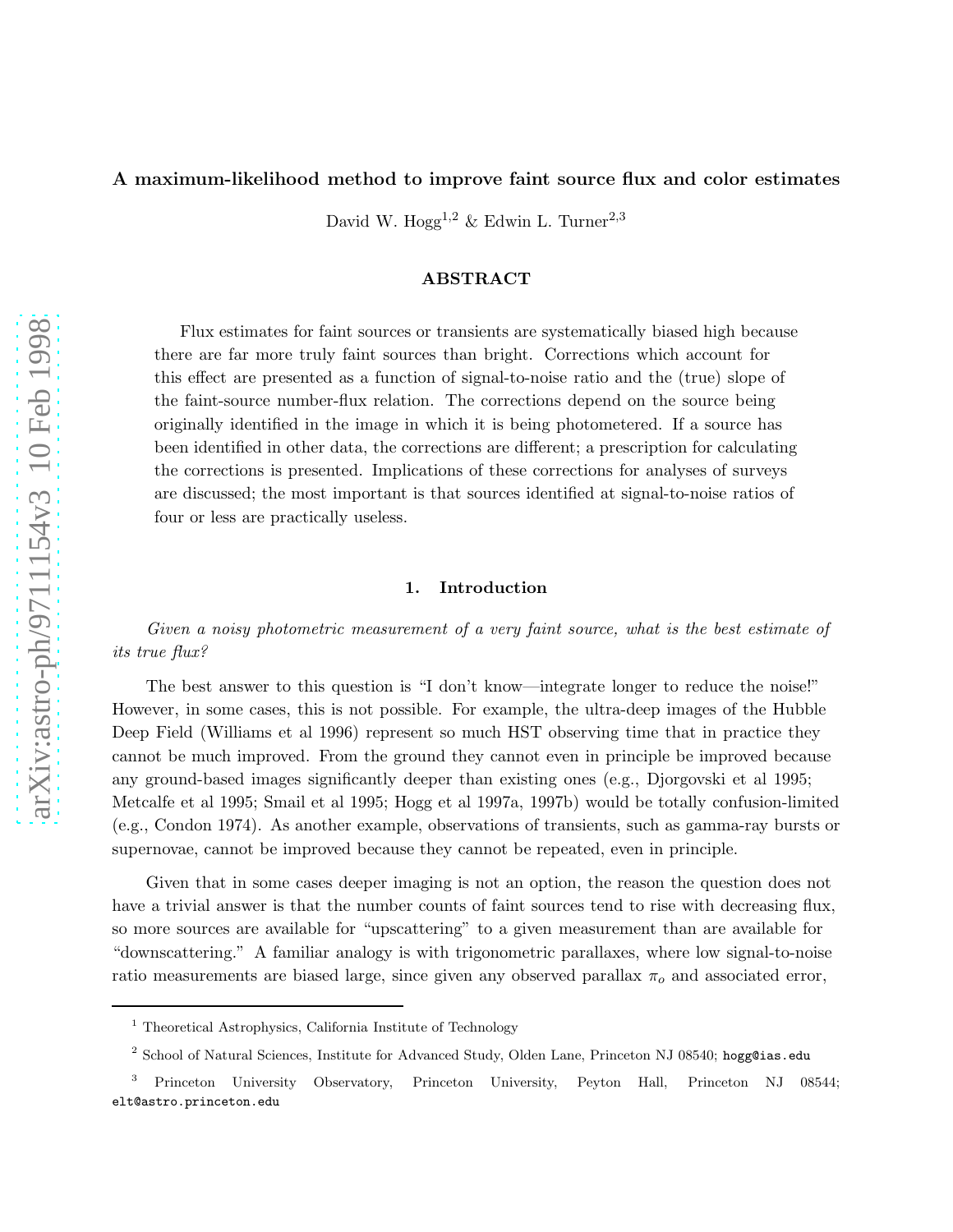there is a finite range of true parallaxes  $\pi$  consistent with it, but there are far more sources in the sky with small parallaxes  $\pi < \pi_o$  than large  $\pi > \pi_o$ . The "Lutz-Kelker" corrections which account for this are easy to compute and apply (Lutz  $&$  Kelker 1973; Hansen 1979); they have been essential in providing unbiased distances in astronomy.

There is a conceptually similar set of corrections for low signal-to-noise ratio measurements of faint source fluxes. In this article, these corrections are computed and discussed. As in the case of parallaxes, the corrections depend on how the sources are selected, and on the intrinsic distribution of the measured quantity, in this case the true number-flux relation. Unfortunately the number-flux relation is not exactly known in most cases of interest, since the faint source photometry is usually being performed in order to determine this very relation! Furthermore, in many cases of interest, the correction presented here does not represent the largest source of systematic error. However, unlike the other sources of error, this correction applies to all flux-selected sources, independent of instrumentation or analysis technique.

One note of terminology: The systematic bias discussed here is often improperly referred to as the "Malmquist bias." The Malmquist bias is the effect that in a flux-limited sample, there is a larger-than-representative fraction of high-luminosity sources because they can be seen to greater distances and hence over a larger volume (Malmquist 1924; Mihalas & Binney 1981). It is due to the intrinsic scatter in source luminosities. Malmquist bias is removed, e.g., when one computes a luminosity function from star counts. It does not involve any kind of measurement error; it does not go away if one obtains more precise photometry! The bias corrected-for here results from the observational scatter in fluxes; the measurement errors. It does indeed go away when the fluxes are re-measured at much higher precision; it only needs to be considered when low signal-to-noise data are being used. What is discussed in this paper is closely related to Eddington bias, the effect of low signal-to-noise flux measurements on faint source number-magnitude relations. Statistical corrections to observed number-magnitude relations are computed by Eddington (1913); flux corrections for individual survey sources are computed here.

#### 2. Computation of corrections

Consider the simplest case, in which a source is being photometered in the image in which it was first detected. That is, it is being measured in the data in which it was selected. The likelihood  $p(S|S<sub>o</sub>)$  (probability per unit flux) that a source has true flux S given that it is observed to have flux  $S_o$  is related to the likelihood  $p(S_o|S)$  that it is observed to have  $S_o$  when it has S by Bayes's theorem

$$
p(S|S_o) \propto p(S_o|S)p(S) \tag{1}
$$

where a proportionality is used because the normalization is being ignored (for now) and  $p(S)$ (probability per unit flux) is the true underlying distribution of fluxes, given by the (true, not observed) number-flux relation. If the number of sources  $N(< m)$  brighter than magnitude m as a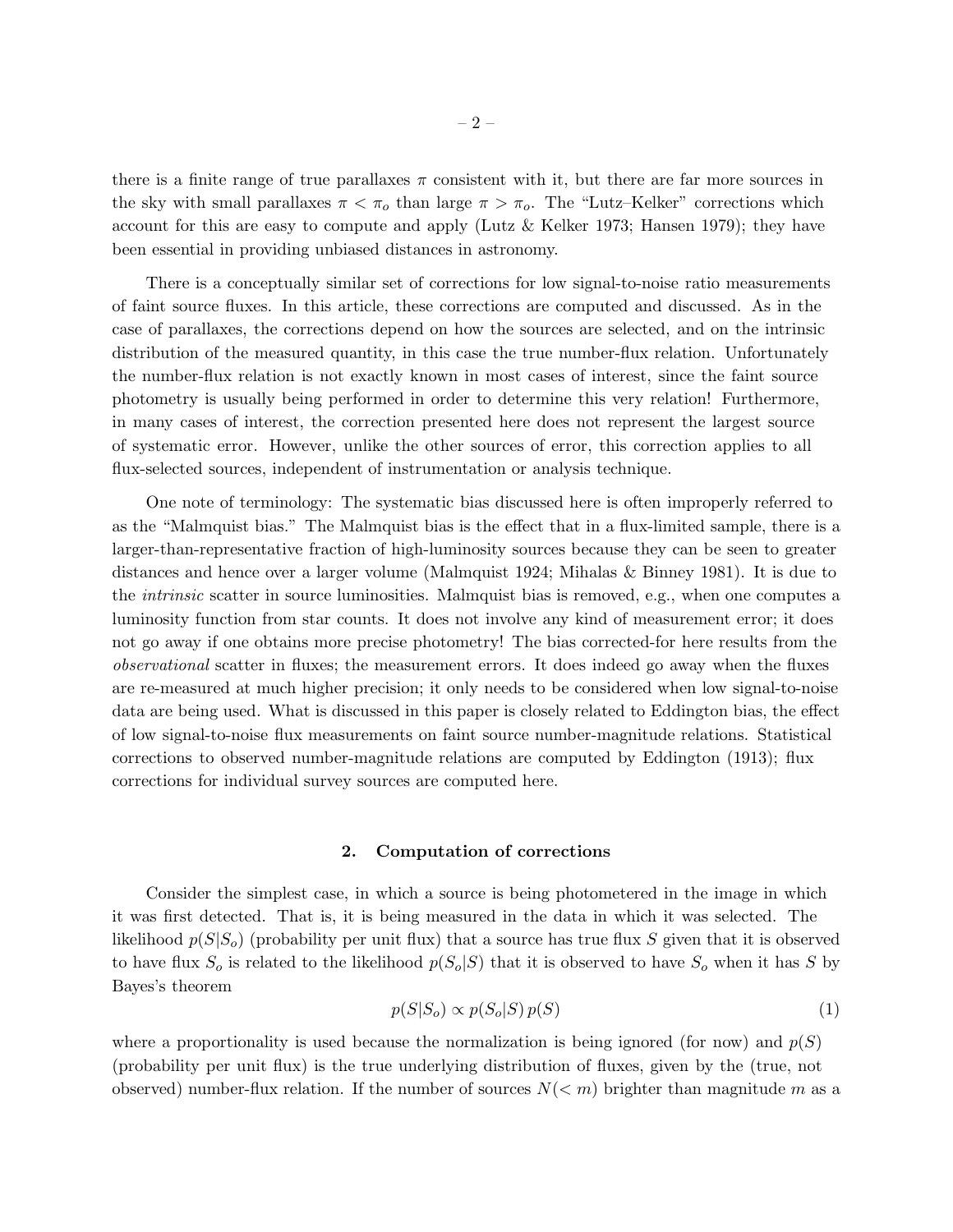<span id="page-2-0"></span>function of  $m$  is a power law

$$
2.5 \frac{d \log N}{dm} = -\frac{d \log N}{d \log S} = q \tag{2}
$$

then the conditional probability becomes

$$
p(S|S_o) \propto \left(\frac{S}{S_o}\right)^{-(q+1)} \exp\left[-\frac{(S-S_o)^2}{2\sigma^2}\right]
$$
 (3)

where it is assumed that the observational error is gaussian-distributed and  $\sigma$  is the uncertainty in the observed flux  $S_o$ , or  $S_o/\sigma$  is the signal-to-noise ratio r. Figure [1](#page-7-0) shows these likelihood curves for number-flux exponent  $q = 2.0, 1.5, 1.0$  and 0.5 and signal-to-noise ratios  $r = 3, 5$ and 10. This Figure demonstrates that measurements at a signal-to-noise ratio of three do not strongly constrain the true flux, whatever the slope of the number counts, but particularly if the counts have the Euclidean<sup>4</sup> slope of  $q = 1.5$  (or greater). It is worth emphasizing that the above equation and the curves plotted in Figure [1](#page-7-0) are essentially identical to those computed for parallax corrections (Lutz & Kelker 1973; Hansen 1979) except that the parallax corrections are computed for only one particular exponent value.

If the flux measurement was unbiased, the peak in the likelihood function  $p(S|S_o)$  would be at  $S/S<sub>o</sub> = 1$ . However, taking the derivative  $dp/dS$ , it is found that the maximum-likelihood true flux  $S_{ML}$  is in fact

$$
\frac{S_{\rm ML}}{S_o} = \frac{1}{2} + \frac{1}{2} \sqrt{1 - \frac{4q + 4}{r^2}}
$$
\n(4)

where  $q$  is the number-magnitude exponent defined above and  $r$  is the signal-to-noise ratio. There is no finite maximum-likelihood value at all if  $r^2 < 4q+4$ ; an example is the  $q = 1.5$ ,  $r = 3$  curve in Figure [1.](#page-7-0) The above equation specifies a correction which should in principle be applied to all flux *measurements in a flux-limited sample.* When the signal-to-noise is good enough  $(r^2 \gg 4q + 4)$ the correction can be approximated as

$$
\frac{S_{\rm ML}}{S_o} \approx 1 - \frac{q+1}{r^2} \quad \text{when} \quad r^2 \gg 4q+4 \tag{5}
$$

or in terms of the magnitude correction  $\Delta m \equiv m_{\rm ML} - m_o$ 

$$
\Delta m \approx \frac{1.086 q + 1.086}{r^2} \quad \text{when} \quad r^2 \gg 4 q + 4 \tag{6}
$$

Things change slightly if the likelihood is computed in the magnitude (i.e., log flux rather than flux) domain; after all, maximum-likelihood techniques are sensitive to the "metric" of the

<sup>4</sup>Another note on terminology: What is called the "Euclidean" slope really ought to be called the "no-evolution, non-expanding" slope, because even in a Euclidean space, the number counts have  $q \neq 1.5$  at large distance if either the Universe is expanding or the sources are evolving.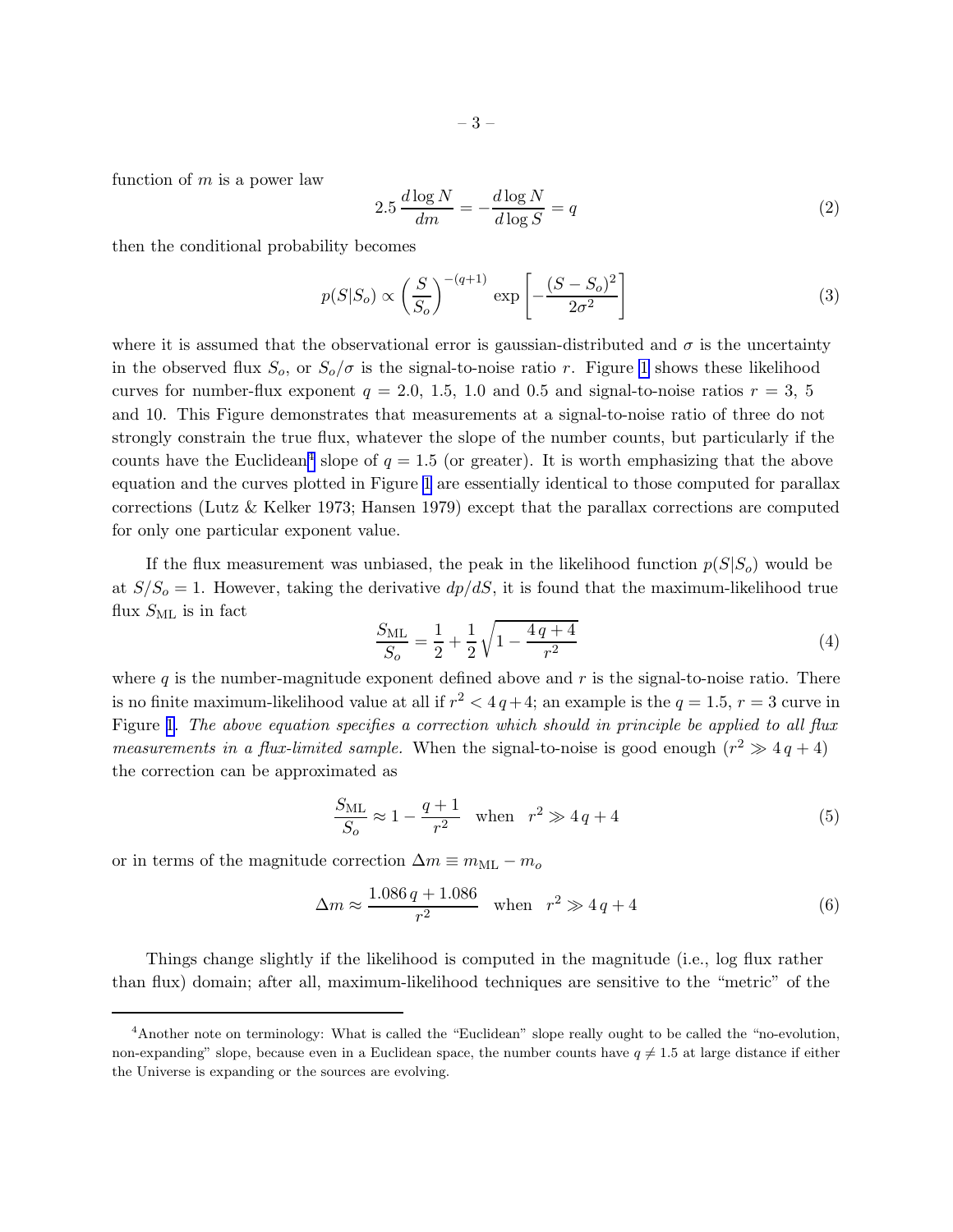space in which the likelihood is computed. When computed purely in the magnitude or log-flux domain, the correction is

$$
\Delta m \approx \frac{1.086 q + 2.171}{r^2} \quad \text{when} \quad r^2 \gg 4 q + 8 \tag{7}
$$

The fact that the solution depends on the type of data space (log or linear) demonstrates that the specific value of the correction is not completely specified, because it only provides a "best guess" (a subjective estimate) for the true flux. It is worthy of note that the Lutz-Kelker parallax corrections are similarly subjective, as are essentially all statistical estimators.

More robust than maximum-likelihood estimates are confidence intervals, because these do not depend on the choice of "metric." Confidence intervals are found by integrating the likelihood curves. Unfortunately, the areas under the curves shown in Figure [1](#page-7-0) do not converge; the likelihood distributions are not normalizable! This non-normalizability comes from the divergence of  $p(S|S<sub>o</sub>)$  as  $S \to 0$  (not visibile in some of the curves in Figure [1](#page-7-0) simply because at high r the divergence happens at very small  $S/S<sub>o</sub>$ ). There are two respects in which this divergence or non-normalizability is unphysical: First, there cannot be an infinite number of sources in the visible Universe; there aren't even an infinite number of *atoms* in the Universe! Secondly, most ultra-deep images of the sky, including the HDF, are close to their confusion limits, beyond which the observed number counts have to "cut off" no matter how much integration time is employed. Neither of these effects can be simply taken into account in general; they depend on the data quality and the sources under study.

The equations in this Section have assumed that observational errors are gaussian-distributed, which is not true for all photometric measurements. The equations are easily generalized (although they do not necessarily remain analytic) with the gaussian in equation [\(3](#page-2-0)) replaced by whatever error distribution is appropriate for the measurement in question.

### 3. An empirical test

The correction can be tested with any imaging data in which the number-flux relation is known. Here, the HST HDF data in the F606W (0.6  $\mu$ m) bandpass are used. Noise was added to the  $1024 \times 1024$  "Version 2" mosiacs of the HST images of the HDF (Williams et al 1996) to make the pixel-to-pixel sky noise ten times as bad as in the original mosaics. The higher-noise mosaics will be referred to as the "bad" images and the originals as the "good" images. A catalog of sources was chosen in the bad images down to very faint levels using the "SExtractor" source detection package (Bertin & Arnouts 1996) in essentially its default mode: Smooth with a 2-pixel FWHM triangular filter and select take sources whose central pixel in the smoothed image is above a given threshold. These sources were then photometered with the NOAO "IRAF" software in matched 0.16 arcsec (2 pixel) diameter apertures in both the bad and good images. The bad/good flux ratios are plotted against signal-to-noise ratio in Figure [2](#page-8-0) along with the expected correction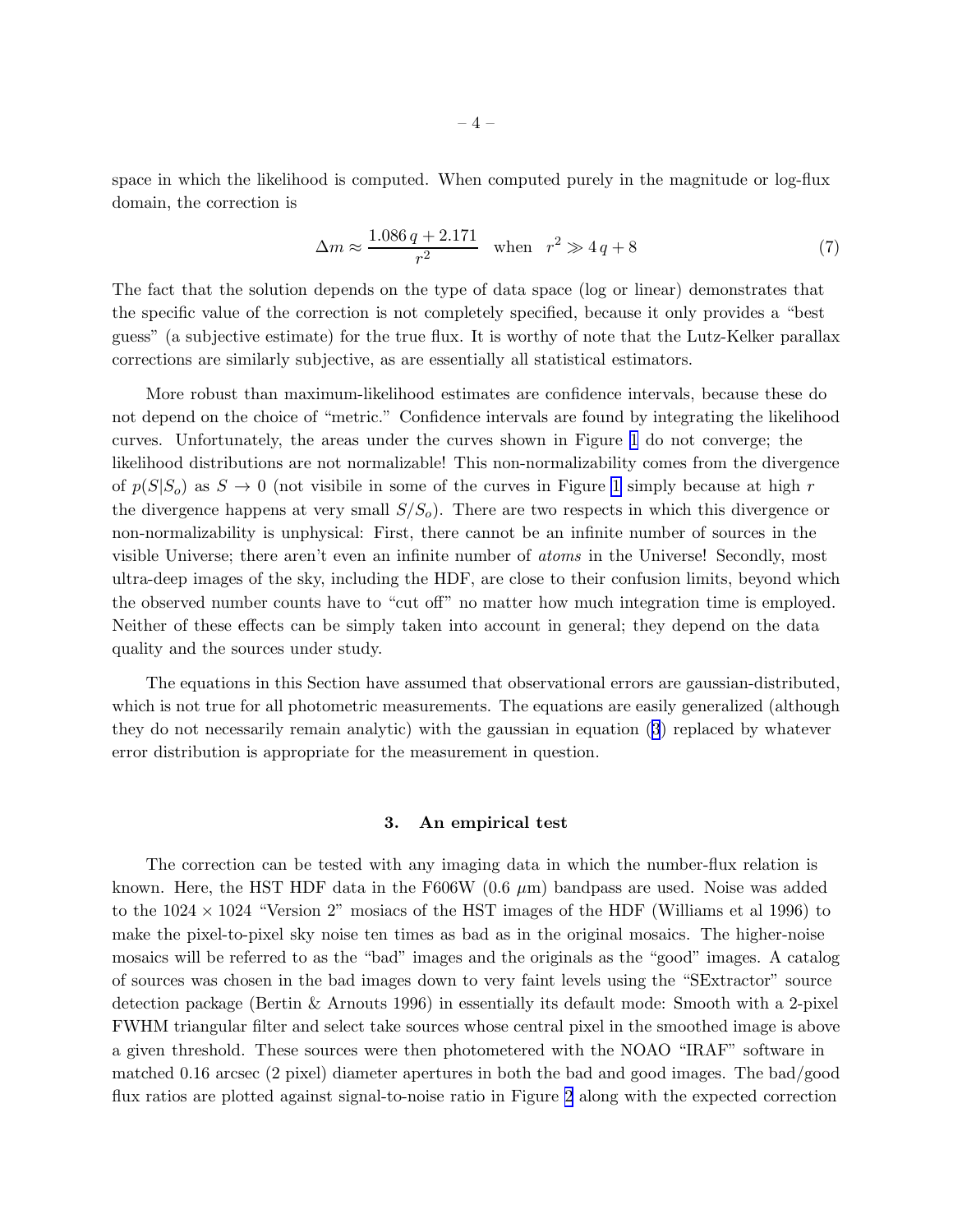computedwith equation ([4](#page-2-0)) and the (known) count slope  $q = 0.5$  (Williams et al 1996). The correction does very well down to signal-to-noise ratios  $r \approx 3$ . At  $r < 4$ , a significant number of spurious (zero-flux in the good image) sources start to appear. Figure [2](#page-8-0) shows, as with the Lutz-Kelker corrections, that the corrections are on the same order as the intrinsic scatter due to measurement error, so some sources have under- rather than overestimated fluxes. However the correction is still necessary if an unbiased estimator of the true flux is desired.

# 4. Changing the selection technique

The next case to consider is photometry of a source in one image (say I-band) after it is detected (and its position is known) in another image (say V -band). In this case, Bayes's theorem is still used but for  $p(S)$ , the true distribution of  $V - I$  colors is used rather than the I-band number counts. Actually, rather than the color distribution, it is better to think of the conditional I-band flux distribution  $p(S^{(I)}|S^{(V)})$  (probability per unit flux) given that the V-band flux  $S^{(V)}$ is known (in what follows it is assumed that the V -band detection is at very high signal-to-noise ratio so the V -band flux is well known). Because, unlike the number counts, these conditional distributions are not generally power laws, the flux correction depends not only on the shape of the distribution but where in the distribution the observed flux  $S<sub>o</sub>$  lies.

Fortunately, when the signal-to-noise ratio  $r$  is large enough, it is possible to linearize Bayes's formula around the observed flux  $S_o^{(I)}$  so only the local power-law slope

$$
Q \equiv -\frac{d \log p(S^{(I)}|S^{(V)})}{d \log S^{(I)}} \bigg|_{S_o^{(I)}} \tag{8}
$$

of the distribution of source fluxes is important. The likelihood function (probability per unit flux) for the true I-band flux  $S^{(I)}$  given the observed flux  $S^{(I)}_o$  and the known V-band flux  $S^{(V)}$  is then

$$
p(S^{(I)}|S_o^{(I)}, S^{(V)}) \propto \left(\frac{S^{(I)}}{S_o^{(I)}}\right)^{-(Q+1)} \exp\left[-\frac{(S^{(I)} - S_o^{(I)})^2}{2\sigma^2}\right]
$$
(9)

which leads to the maximum-likelihood correction

$$
\frac{S_{\text{ML}}^{(I)}}{S_o^{(I)}} \approx 1 - \frac{Q+1}{r^2} \quad \text{when} \quad r^2 \gg 4Q+4 \tag{10}
$$

or in terms of the magnitude correction  $\Delta m \equiv m_{\rm ML} - m_o$ 

$$
\Delta m \approx \frac{1.086 \, Q + 1.086}{r^2} \quad \text{when} \quad r^2 \gg 4 \, Q + 4 \tag{11}
$$

Note that the correction can be positive or negative, depending on the sign of the local slope Q.

Corrections applicable when more complicated selection procedures have been used can be computed in analogous ways.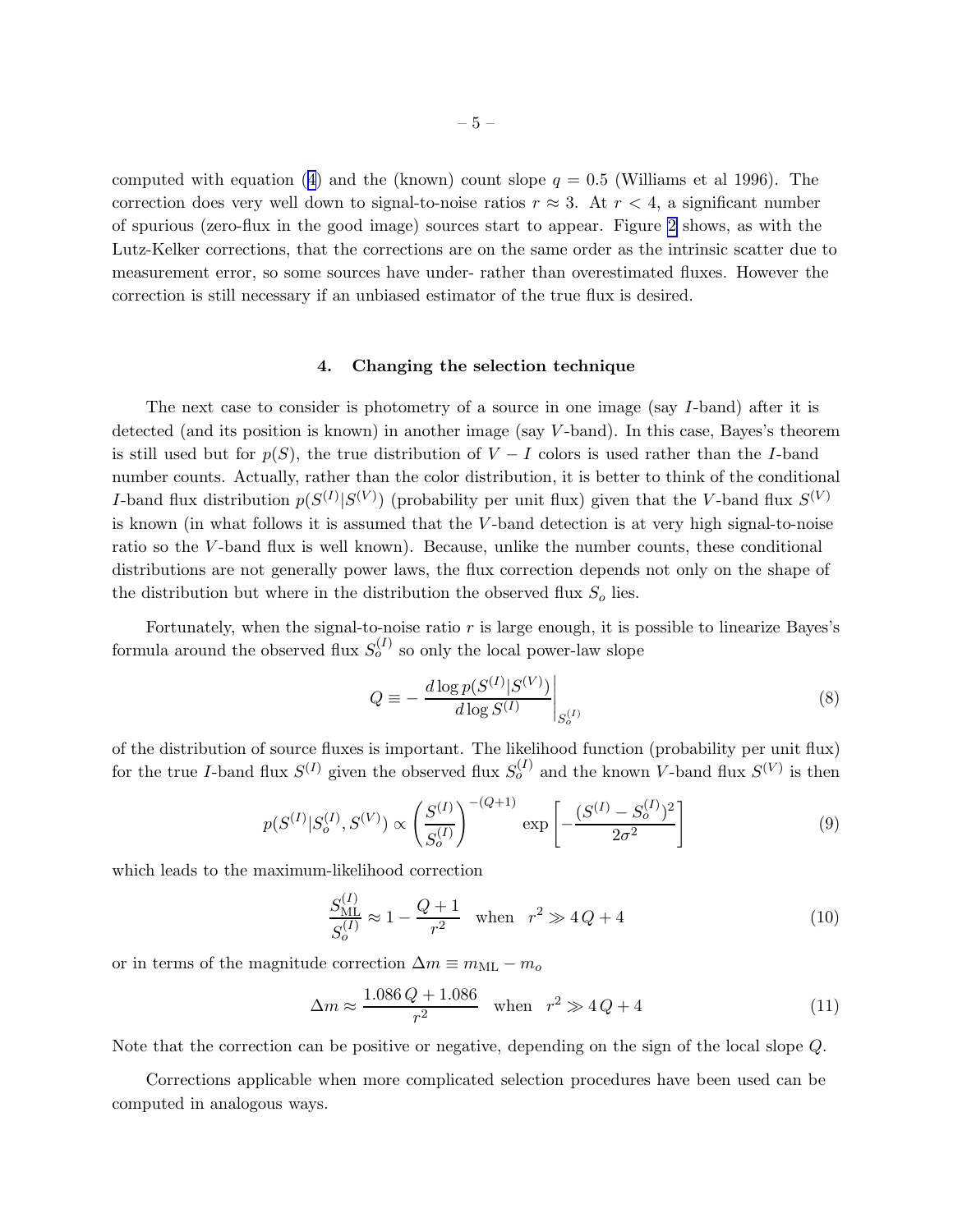#### 5. Summary and discussion

Maximum-likelihood corrections for faint source flux measurements have been computed for the case in which the sources are measured at low signal-to-noise in the data in which they were originally selected. It is found that since the number-flux relation tends to be rising at the faint end, the low signal-to-noise flux measurements are usually overestimates of the true flux. At signal-to-noise ratios  $r < 4$ , flux measurements (of this type—i.e. in the data in which the sources were selected) are almost meaningless because they are consistent with almost any true flux between zero and the measured value.

The bias considered here tends to "steepen" measured number-flux relations at the faint end; i.e. the measured  $d \log N/d \log S$  is more negative than the true value because the very numerous faint sources are scattered up to brighter levels. This effect is only significant at very faint levels, where it is usually mitigated or in fact canceled out by incompleteness. The best way to correct measured number-flux relations for both the flux bias and incompleteness is to perform full completeness simulations, which, if done correctly, will account for both effects simultaneously (e.g., Smail et al 1995; Hogg et al 1997b), and of coures a full accounting for all systematic errors requires detailed modeling of every stage in the observing and analysis procedures. Although the corrections presented here do not comprehensively account for most of these systematic biases, they are very general, improving flux estimates for individual sources independent of observational technique.

These corrections ought to be applied to the source fluxes at the faint end of the catalogs from all huge (and therefore difficult-to-improve-upon) surveys, such as the Palomar Observatory Sky Surveys, the Infrared Astronomical Sattelite (IRAS) survey and from future huge surveys such as the 2-Micron All Sky Survey and the Sloan Digital Sky Survey. In fact the IRAS catalogs were corrected at the faint end for some related biases but not this bias per se (Beichman et al 1988). Also, all transients discovered at low signal-to-noise ratios in transient searches, such as faint gamma-ray bursts, of which no additional measurements can be made after the fact, should have these corrections applied.

We thank Roger Blandford, John Gizis, Gerry Neugebauer, Neill Reid and Yun Wang for useful discussions, and the HDF team for planning, taking, reducing and calibrating the HDF data. Some financial support was provided by NSF grant AST–9529170.

### REFERENCES

Beichman C. A., Neugebauer G., Habing H. J., Clegg P. E. & Chester T. J., 1988, Infrared Astronomical Satellite (IRAS) Catalogs and Atlases, NASA (Reference Publication 1190), Washington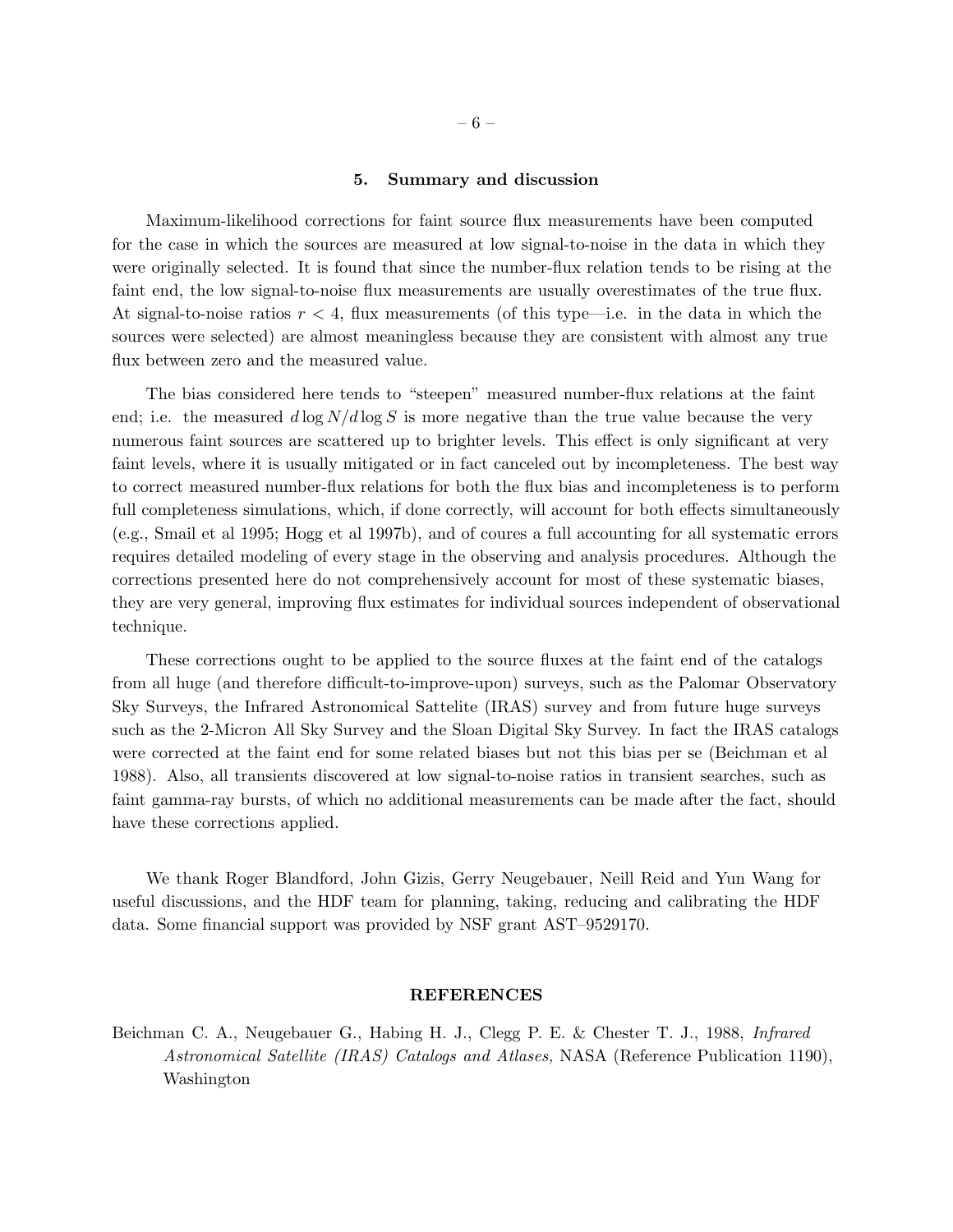- Bertin E., Arnouts S., 1996, A&AS 117 393
- Condon J. J., 1974, ApJ 188 279
- Djorgovski S. et al., 1995, ApJ 438 L13
- Eddington A. S., 1913, MNRAS 73 359
- Hansen R. B., 1979, MNRAS 186 875
- Hogg D. W., Neugebauer G., Armus L., Matthews K., Pahre M. A., Soifer B. T. & Weinberger A. J., 1997a, AJ 113 474
- Hogg D. W., Pahre M. A., McCarthy J. K., Cohen J. G., Blandford R. D., Smail I. & Soifer B. T., 1997b, MNRAS 288 404
- Lutz T. E. & Kelker D. H., 1973, PASP 85 573
- Malmquist K. G., 1924, Medd. Lund. Astron. Obs. Ser. II. 32 64
- Metcalfe N., Shanks T., Fong R. & Roche N., 1995, MNRAS 273 257
- Mihalas D. & Binney J., 1981, Galactic Astronomy, 2 ed., W. H. Freeman & Co., New York
- Smail I., Hogg D. W., Yan L. & Cohen J. G., 1995, ApJ 449 L105
- Williams R. E. et al, 1996, AJ 112 1335

This preprint was prepared with the AAS IATEX macros  $\rm v4.0.$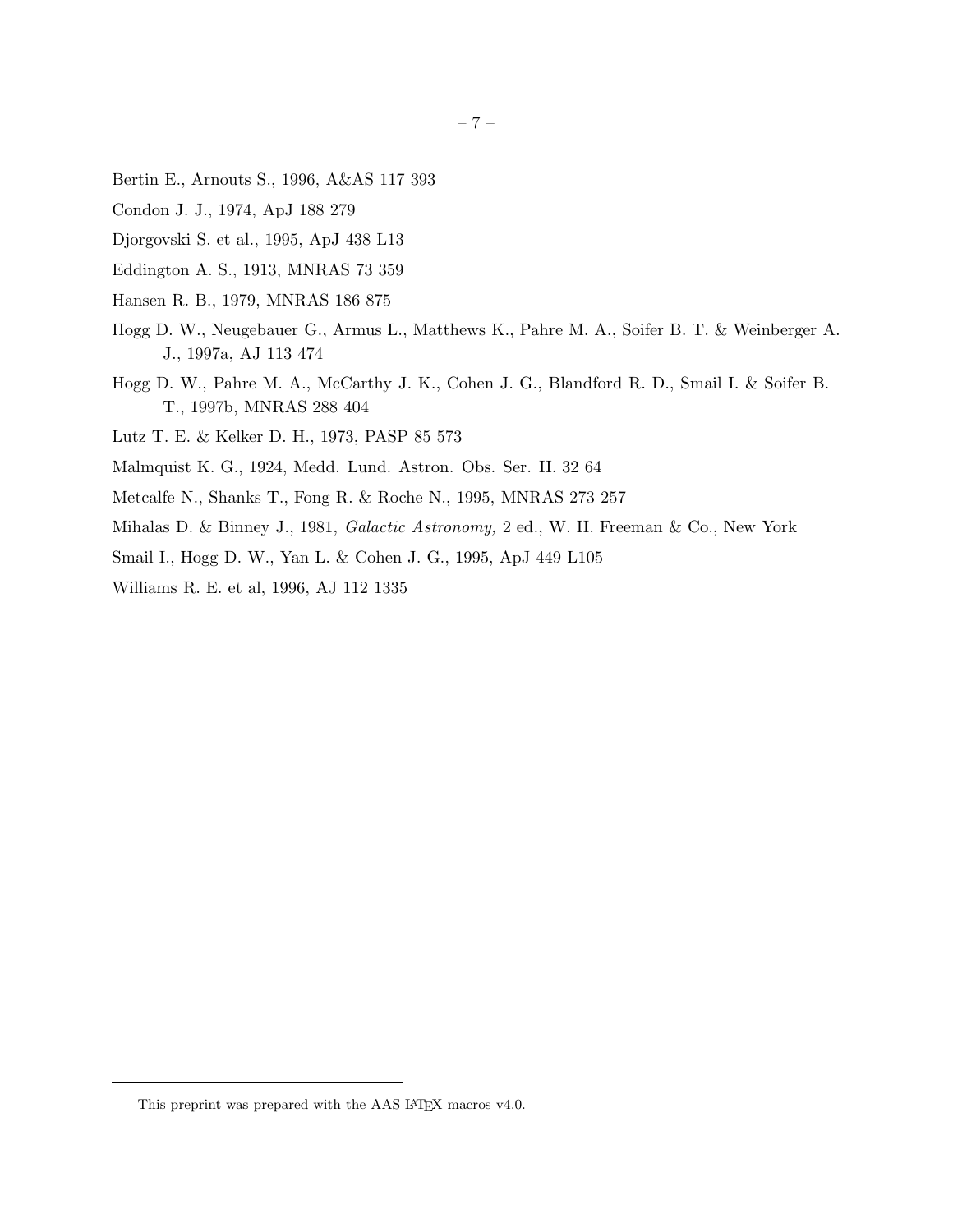<span id="page-7-0"></span>

Fig. 1.— Likelihood curves for several number-magnitude exponents  $q$  and signal-to-noise ratios  $r = 3$  (worst), 5 (middle) and 10 (best).